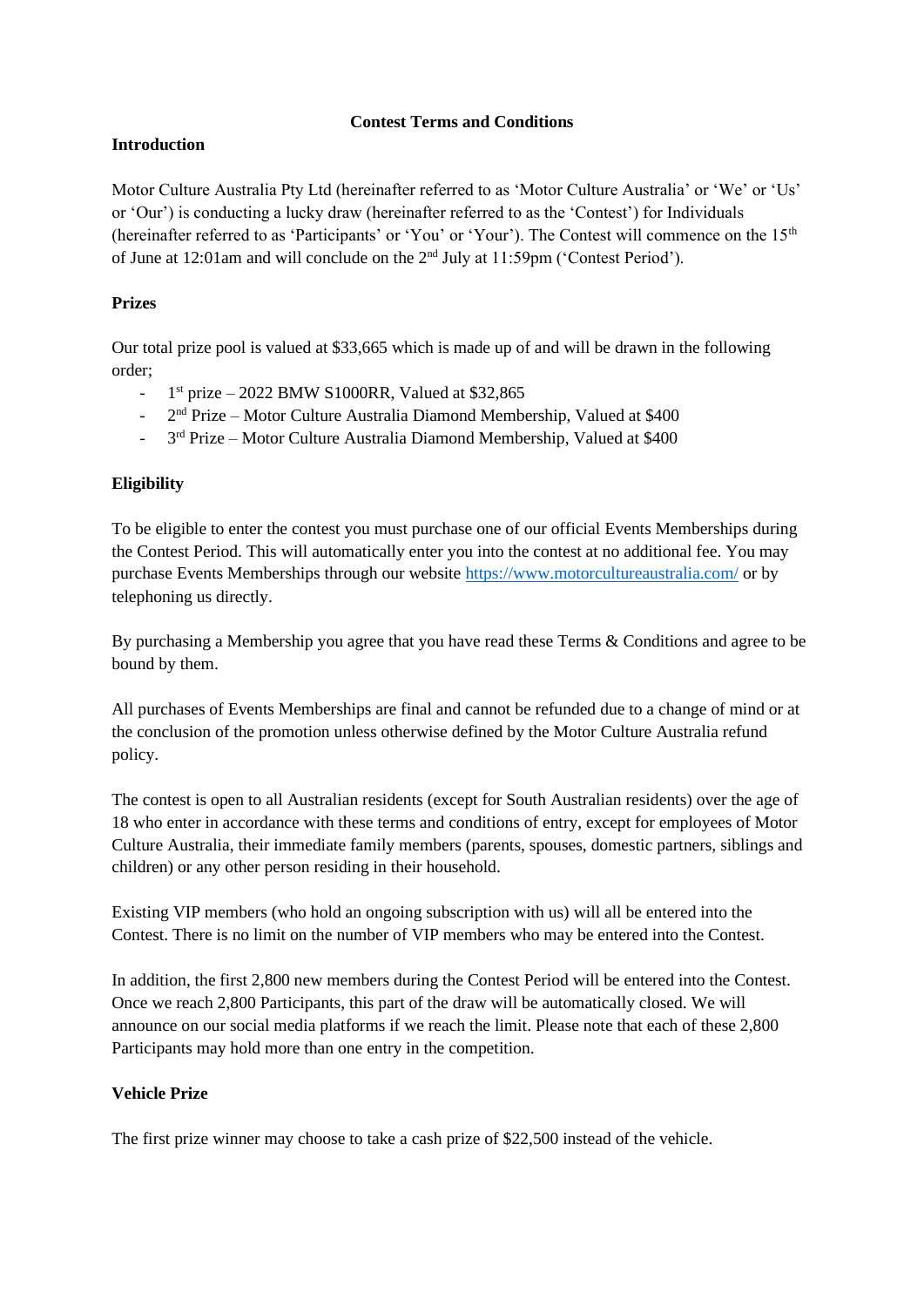The Winner will have 24 hours to decide between the cash or the vehicle. Motor Culture Australia cannot provide the Winner with any financial or other advice as to which option they should choose.

In the event that the winner takes the vehicle we will cover the cost of registration for 6 months. Otherwise, the winner is solely responsible for paying any duties, taxes, registration fees, fuel, parts, servicing and operating costs associated with the vehicle.

To the extent permitted by law, the winner takes the vehicle on an "as is" basis, and Motor Culture Australia makes no representations or warranties that are not expressly stated in these terms. If a vehicle is advertised as not being road legal, the winner acknowledges that Motor Culture Australia will not be responsible for any costs associated with making the vehicle compliant with any laws. Where a vehicle includes custom modifications, the winner acknowledges that replacement parts may not be available in the future. The winner acknowledges that Motor Culture Australia will not be responsible for any costs associated with any costs of maintenance, operation or any other costs that are not expressly stated in these terms.

Motor Culture Australia is not liable for any damages incurred to any prizes after delivery. Winners will have 24 hours to bring any issues or imperfections forward to Motor Culture Australia for review regarding prizes before they are deemed to have been accepted in the condition it arrived.

We will hand over the prize to the winner Australia-wide, within 21 business days of announcing the winner subject to the prize winner being within a reasonable distance from a metropolitan area and subject to logistics and transportation availability.

## **The Draw**

The draw will take place at 5:30pm AEST on the 3<sup>rd</sup> July and will be held at Motor Culture Australia, 123 Breakfast Creek Road, Newstead, 4006, QLD. We welcome all Participants and the public to attend. The contest will be scrutinised by an official scrutineer.

The winner will be drawn and contacted immediately via phone and email. We will publish the names of winners on our Facebook, Instagram and website on the 3<sup>rd</sup> July. Participants agree that if they win, they will participate in a prize acceptance handover video or photograph for publication on our website.

If the prize is unclaimed for longer than 90 days from the initial draw, we will make an announcement on the 3<sup>rd</sup> October and then conduct a redraw on the 4<sup>th</sup> October at 1pm, at Motor Culture Australia. The winner of the redraw will be published to our Facebook, Instagram and website on the  $4<sup>th</sup>$  October 2022. You can view the winners via this link:<https://www.motorcultureaustralia.com/>

Every Participant has a random, fair and equal chance of winning. Accordingly, one Participant can win multiple prizes in the competition.

Each winner must sign a Prize Acceptance Form as reasonably required by Motor Culture Australia before receiving their prize.

#### **Representations and Warranties**